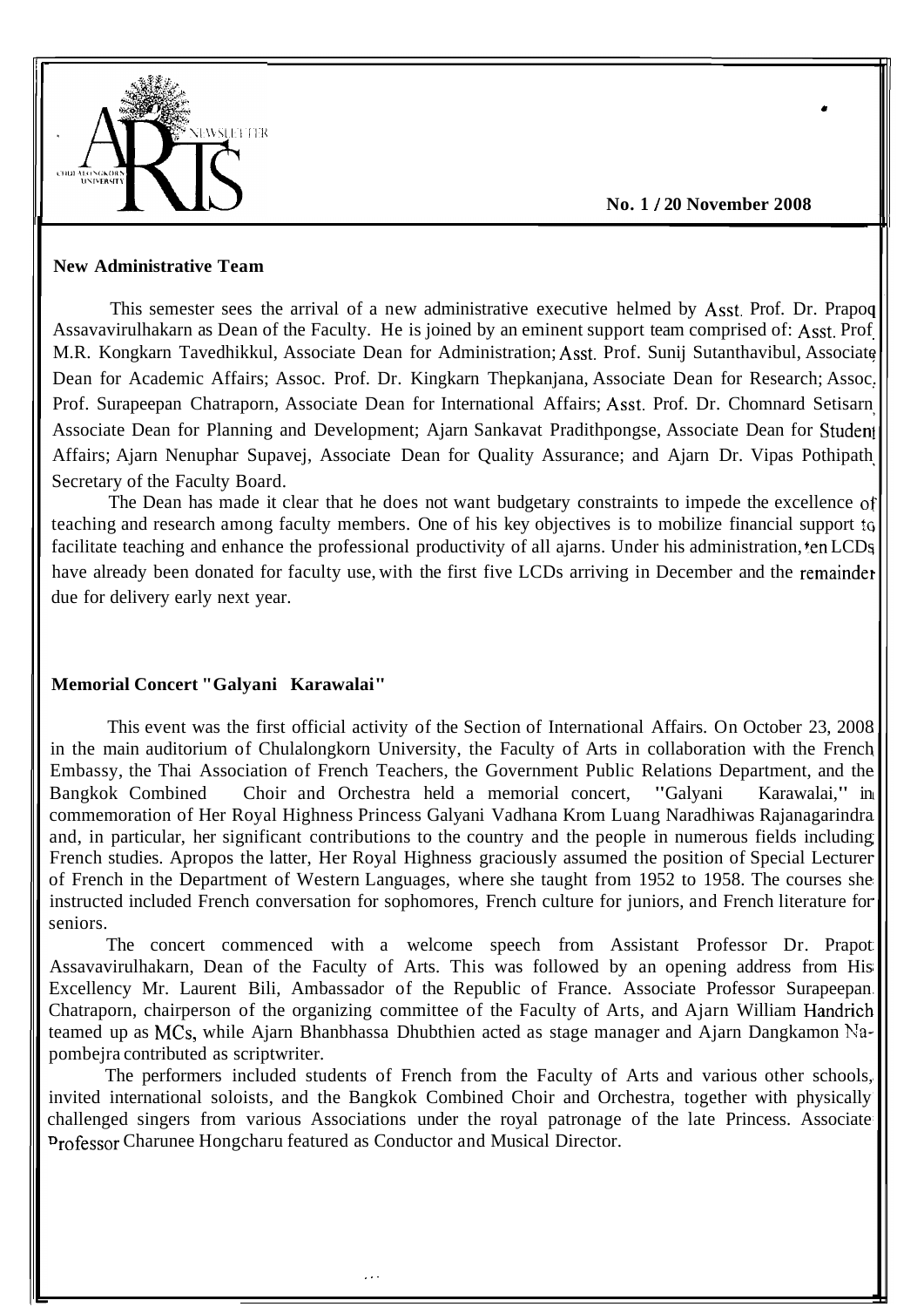

The concert was very successful with a full house audience. Among the list of honorable guests in attendance were  $\Gamma$ r. Suwit Yodmanee, former Tourism and Sports Minister; Khunying Khaisri Sri-arun, former Culture Minister; M.R. Chakrarot Chitrapongse, former Permanent Secretary of the Culture Ministry; Professor Emeritus Dr. Pranee Kullavanijaya, former Vice-President of Chulalongkorn University; the Ambassador of Vietnam; as well as the Ambassador of the Czech Republic. The concert was repeated on October 25, 2008 in the main auditorium of the Government Public Relations

Department. It was recorded and later broadcast on TV Channel 11 in mid-November.

# Foreign Ajarns Joining Faculty Committees

At present, there are an increasing number of foreign faculty members who are working in close. productive collaboration with Thai ajarns. The Faculty encourages and supports foreign faculty members to actively participate in various activities. To this end, Ajarn William Handrich was invited to join the Grganizing committee for the "Galyani Karawalai" Memorial Concert, and Dr. Brett Farmer and Dr. Ingo Peters have been appointed committee members of the Section of International Affairs. In the future the Faculty hopes to involve more foreign ajarns in policy guidance and activity organizing.

# A Warm Welcome to New Chinese Ajarns

The Department of Eastern Languages is pleased to welcome two new Chinese faculty members: Professor Zhang Zongzheng and Associate Professor Fan Ying. Prof. Zhang is an expert in Chinese philology and linguistics with an impressive publications record that includes four textbooks, five dictionaries and thirty research articles. In his forty years of teaching, Prof. Zhang has received numerous awards including an Yonorary Teacher Award from Shandong University at Weihai and a Distinguished Teaching Award honoring him for his outstanding classroom practice. Assoc. Prof. Fan also specializes in Chinese philology and linguistics. She has published many research articles with a particular expertise in studies of space of meaning in communication.

# International New Year's Party

To help promote cordial relations between Thai and foreign ajams, the Faculty will organize an international New Year's Party where members of the Faculty Board and other Thai ajarns will have an opportunity to meet, socialize and exchange ideas and opinions with their International colleagues. The party will be held in Room 111 MahaChulalongkorn Building, on Wednesday, December 17 from 3-5 p.m. Proceedings will start with a brief talk from the Dean followed by a mix of short performances and games designed to get all participants involved and interacting. More details of what promises to be a fun-filled event will be announced later. All ajarns, foreign and Thai, are cordially invited.

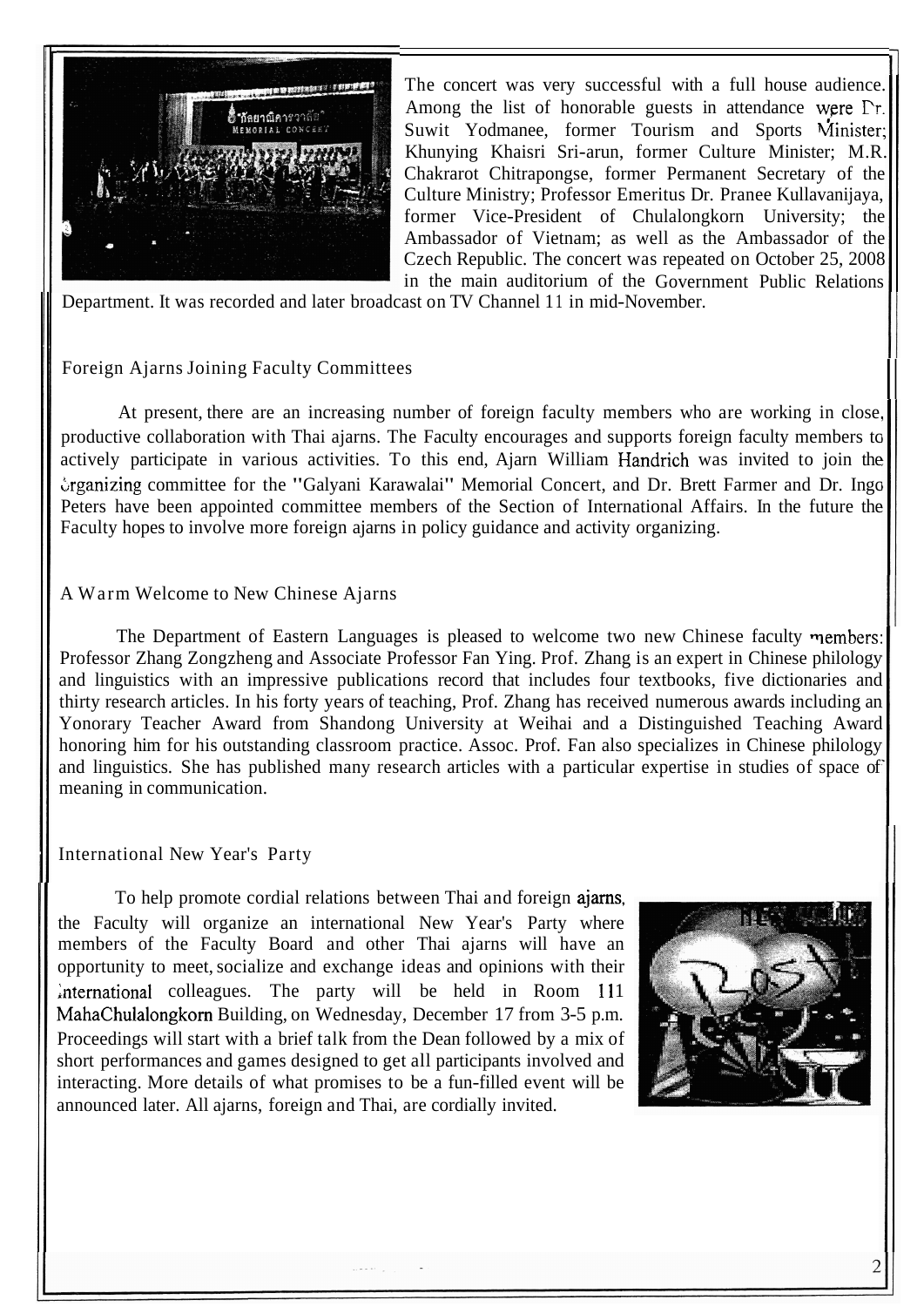#### **Chulalongkorn University Ranked No.166**

Chulalongkorn University was ranked No. 166 in the list of the world's 200 best universitie published by "The Times Higher Education Supplement" in October 2008. The University increased its position in the rankings up from No. 223 last year. If categorized into broad disciplinary fields, C'J wa ranked No. 72 in Social Sciences, No. 86 in Engineering and IT. No. 108 in Life Sciences and Biomedicine and No. 1 19 in Arts and Humanities.

### **Chula Academic Fair 2008**

The Chula Academic Fair, which takes place every three years, will be held this year from November 26-30. Inspired by the Fair's nominated theme of the Power of Knowledge for Sustainable Development, the Faculty of Arts is framing its contributions under the thematic banner of "Arts loves and marries the Earth.' Notable activities and presentations include wedding ceremonies between students and the Earth, a marriagc certificate registration, means and ways to tackle global warming in various countries, stage perform ances, an international food festival, classrooms for different languages, academic talks, social and cultural forums quizzes and much more.

### **Hall of Fame**

The Republic of Italy will confer the esteemed titular honour of "Knight of the Order of the Star of Italian Solidarity" to Asst. Prof. Neungruthai Lohapol, Head of the Department of Western Languages, in a ceremony to be held at the Italian Embassy on November 24,2008.

### **Committee Members of the Section of International Affairs**

The committee of this Section comprises fifteen people from various Departments. Members include aurapeepan Chatraporn, Dr. Brett Farmer, Charunee Hongcharu, Dr. Duantem Krisdathanont, Dr. Ingc Peters, Dr. Julispong Chularatana, Dr. Mattanee Palungtepin, Dr. Nurida Hayiyakoh, Pawit Mahasarinand Dr. Piriyadit Manit, Dr. Saseporn Petcharpiruch, Dr. Siriyan Chulakorn, Wipada Petcharak, and Mallika Samart as secretary. Our main mission is to help raise the international profile of the Faculty of Arts in linc with the University's policy to enhance internationalization. To help realize this goal, we have devised a policy document with fifteen itemized objectives and plans. The committee welcomes advice and suggestion: concerning plans and activities to encourage a fully internationalized environment and to promote increased networking with overseas institutions and scholars. If you would like to talk to us, you can contact any of the committee members. We would be very happy to hear from you and cooperate closely with you.